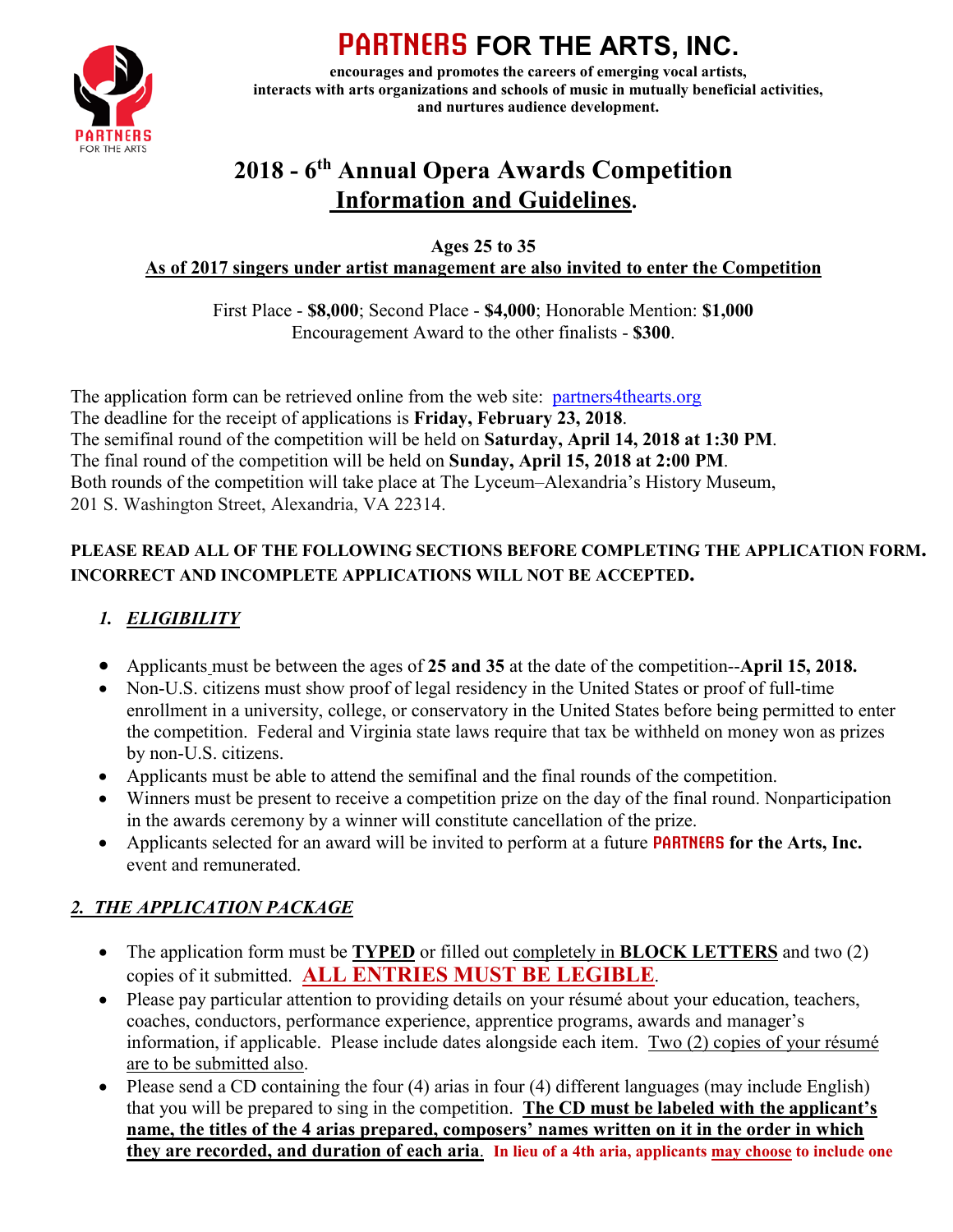**song from classic musical theatre repertoire - from 20th c. shows excluding contemporary pop/rock material.** The CD must be playable on ordinary portable equipment. **MP3 files are not acceptable**.

- Proof of age must be submitted.
- Two identical photos are required of the applicant and must have the applicant's name on them.
- A check made out to **PARTNERS for the Arts, Inc.** for the application fee of \$45.00 must be included with the application form. This is a nonrefundable fee.
- Non-U.S. citizens must submit proof of legal residency in the United States or proof of full-time enrollment in a university, college, or conservatory in the United States.
- The application must be received by **Friday, February 23, 2018.**
- Late applications will not be considered or returned.
- All applications become the property of **PARTNERS for the Arts, Inc.**

#### 3. *THE APPLICATION PROCESS*

Eligible singers will compete as follows:

- **Phase I:** Selection for participation in the preliminary round will be based on the applications, résumés, and CDs submitted. **PARTNERS for the Arts, Inc.** will screen the applications. Qualified professionals will hear the CDs in a blind audition without the singers being identified. Those application packages that are complete and meet all the requirements will be processed.
- **Phase II:** Qualified professionals or the staff members of prime operas companies will judge the semifinal round.
- **Phase III:** A panel of professional opera experts will judge the final round.

#### *4. SELECTION FOR THE SEMIFINAL ROUND*

All applicants will be notified by email on **Wednesday, March 8, 2018** as to competition status. The names of those chosen to sing in the semifinal round will be listed in alphabetical order by last name.

Singers selected to perform in the semifinal round must confirm their intention to participate in it by an e-mail response to [partners4thearts@aol.com](mailto:partners4thearts@aol.com) no later than **Friday, March 16, 2018.**

#### *5. THE COMPETITION*

The semifinal round of the competition will take place on **Saturday, April 14, 2018 – 1:30 PM** at The Lyceum–Alexandria's History Museum, 201 S. Washington Street, Alexandria, VA 22314.

The final round of the competition will take place on **Sunday, April 15, 2018** – **2:00 PM** - at The Lyceum– Alexandria's History Museum, 201 S. Washington Street, Alexandria, VA 22314.

#### **All applicants must be available to sing on both April 14 and April 15, 2018. PARTNERS for the Arts, Inc.** will provide an accompanist. **Guest accompanists are permitted**.

Applicants must be prepared to present four (4) memorized arias from the standard operatic repertoire sung in their original language (as presented on the CD) and the duration of each aria. One may be in English. The arias must include the recitative and cabaletta (where provided). **The arias should be contrasting in style and tempi and should represent at least two (2) historical periods. In lieu of a 4th aria, applicants may choose to include one song from classic musical theatre repertoire (from 20th c. shows excluding contemporary pop/rock material.)**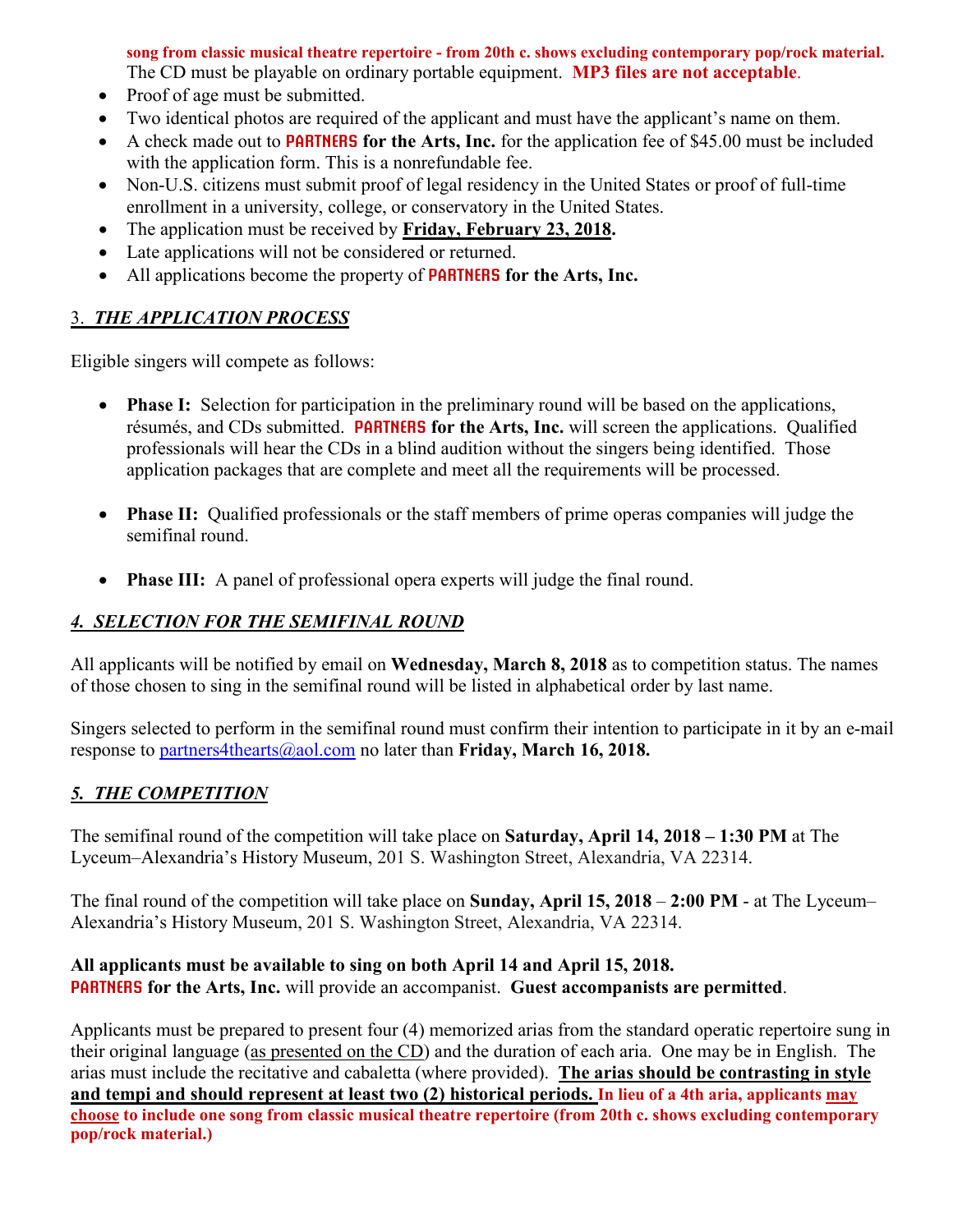- **The semifinal round:** The applicant will perform one aria of his or her choice. The judges may request other arias from the applicant's list. Applicants will be notified by email after 8 p.m. on Saturday, April 14, to ascertain and confirm their placement in the final round on Sunday, April 15, 2018.
- **The final round:** The applicant will perform one aria of his or her choice. The judges may request other arias from the applicant's list. **THE ARIAS SUBMITTED IN YOUR APPLICATION AND PERFORMED IN THE SEMIFINAL ROUND CANNOT BE CHANGED IN THE FINAL ROUND .**

#### **PLEASE BE AWARE THAT SUBMISSION OF AN APPLICATION DOES NOT GUARANTEE SELECTION TO PARTICIPATE IN THE SEMIFINAL ROUND.**

The judges' forms and comments are the sole property of **PARTNERS for the Arts, Inc.**

### *6. ANNOUNCEMENT OF THE AWARDS AND THE AWARDS CEREMONY*

The awards will be announced at the end of the final round of the competition. Award checks will be presented to the finalists at the conclusion of the competition. **The winners must be present to receive their prizes**. **Nonparticipation in the awards ceremony by a winner will constitute cancellation of the prize.**  The winners will be invited to perform at a future **PARTNERS for the Arts, Inc.** event and remunerated.

By signing the application, the applicant agrees to abide by the above guidelines and agrees not to make any claims against **PARTNERS for the Arts, Inc.** or any of its officers and volunteers by reason of anything that may or may not be done in connection with this competition. Further, the applicant agrees to allow **PARTNERS for the Arts, Inc**. to make an archival recording and to photograph and videotape any performance or event covered by this agreement. **PARTNERS for the Arts, Inc.** is permitted to use this archival recording for study, promotional, and educational purposes without additional compensation to the applicant. In addition, the applicant agrees to permit noncommercial broadcast (including Internet transmission) of any archival recording without additional compensation. The applicant's signature on the application also releases **PARTNERS for the Arts, Inc.** from any and all liability of any kind and nature.

The decision of the judges is final.

#### **…………………………………………………………………………………….…………………………… APPLICATION PACKAGE CHECKLIST**

☐COMPLETED AND SIGNED APPLICATION (**2 copies**) ☐RÉSUMÉ (**2 copies**)  $\Box$ CD (**1 copy** – with the applicant's name, the titles of the 4 arias prepared, and the composers' names written on it in the order in which they are recorded) ☐PROOF OF AGE  $\Box$ PHOTO (2 copies - with the applicant's name on them) ☐APPLICATION FEE OF \$45.00 ☐FOR NON-U.S. CITIZENS, PROOF OF LEGAL RESIDENCY IN THE UNITED STATES OR PROOF OF FULL-TIME ENROLLMENT IN A UNIVERSITY, COLLEGE, OR CONSERVATORY IN THE UNITED STATES **PLEASE RETAIN A COPY OF YOUR APPLICATION FOR YOUR RECORDS.**